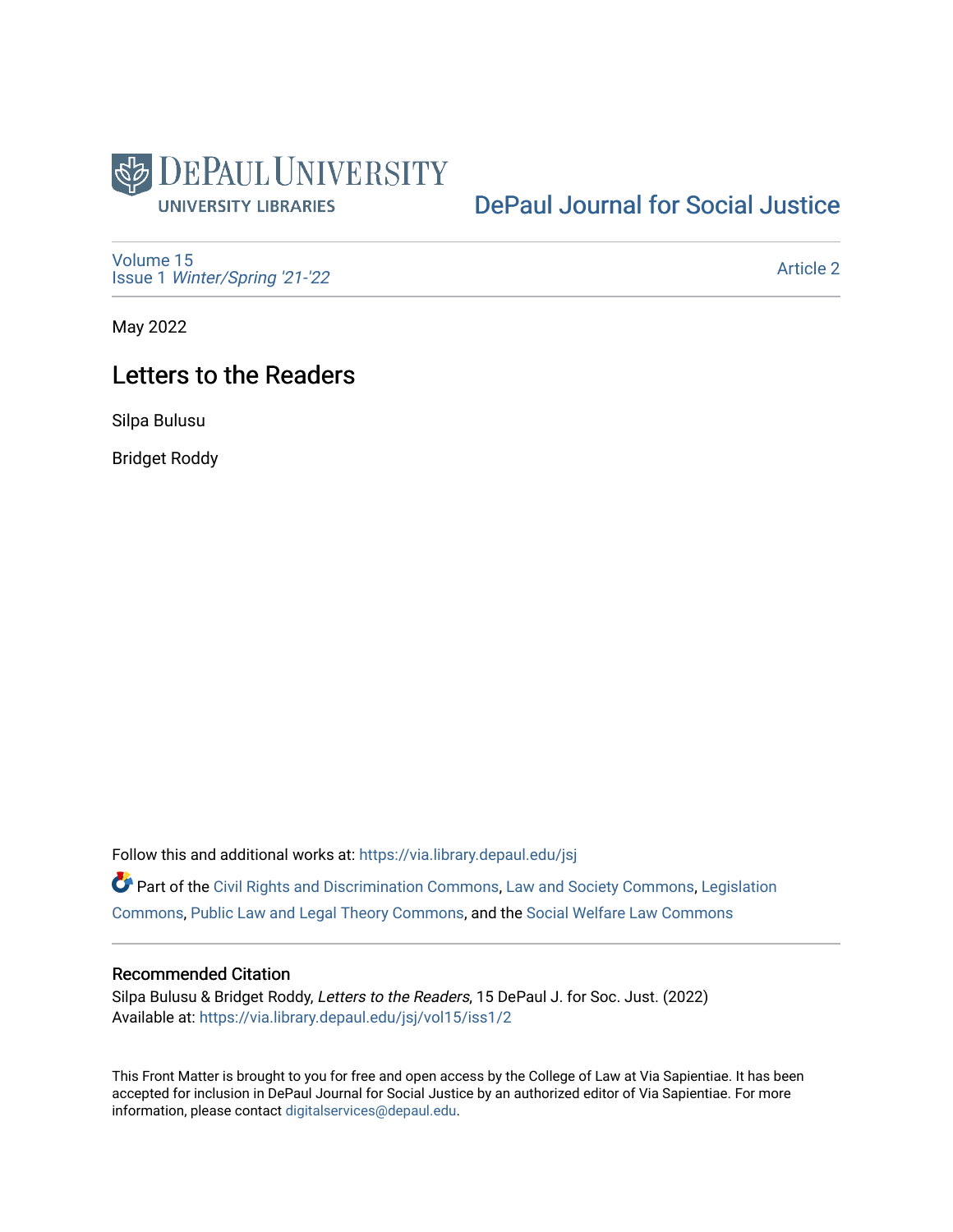## **DePaul Journal for Social Justice**

| Volume 15 |  |
|-----------|--|
|-----------|--|

**15 Winter/Spring 2021-2022 Issue 1** 

Letter to Our Readers,

COVID-19—no description of this year would be accurate without some mention of COVID. Despite vaccines and widely available mitigation tools, the pandemic, along with ignorance (both willful and innocent) rages on. For me, paying attention to air flow, sizing up the number of people in a room, counting how many people are masked, and then how many of those masks cover an entire face, has been utterly exhausting. I know I am not alone in my feelings. I know at least some of the push towards normalcy, towards "living with COVID," is driven by this exhaustion. Ironically, only by acknowledging that things will never be the same, only by relentlessly keeping our defenses up, can the world ever resemble "normal."

Like COVID, the life cycles of other social justice issues are subject to this dynamic. After first acknowledging a problem (already a high bar), it takes knowledge, organization, and action to overcome societal apathy. Social justice fatigue is real. It is exhausting to care about the many issues that plague our society with the depth and passion required to make meaningful change. But the risks of letting exhaustion prevail are too great.

COVID has thrown into sharp relief the cracks in our system. Unequal health outcomes are exposing the deep-rooted economic and social disparities at the center of American life. Social safety nets are strained to their breaking points, and our elected representatives, in large part, are either failing to reinforce these lifelines or are actively seeking to dismantle them. The same is true of basic, hard-won human rights. As I write this, courts and legislatures at every level are eroding liberties and attacking already marginalized communities.

The *Depaul Journal for Social Justice* exists both as a loudspeaker for advocates and, perhaps more importantly, as a critical resource for those seeking to educate themselves. This issue continues in that tradition. Our authors speak eloquently and compellingly to a wide range of important issues: A synopsis of the case for Puerto Rican statehood, a case study in the disparity of life expectancy for people living only miles apart, the sexual abuse of indigenous people in foster care, a primer on Section 1983 of the Civil Rights Act, the *Bostock* decision and its impact on LGBTQ advocacy, and the possibility of criminalizing the destruction of cultural property.

The social justice community is often the most affected by our political (and physical) climate. The added hardship of recent years has been deeply felt. For you, know that we see you. We see your struggles, and we see your passion, your commitment, and your continued work. In these days of chronic burnout, I hope the energy of these authors speaks to you, as they spoke to me. I hope their passion reignites your own passions and renders your personal paths forward bright and clear.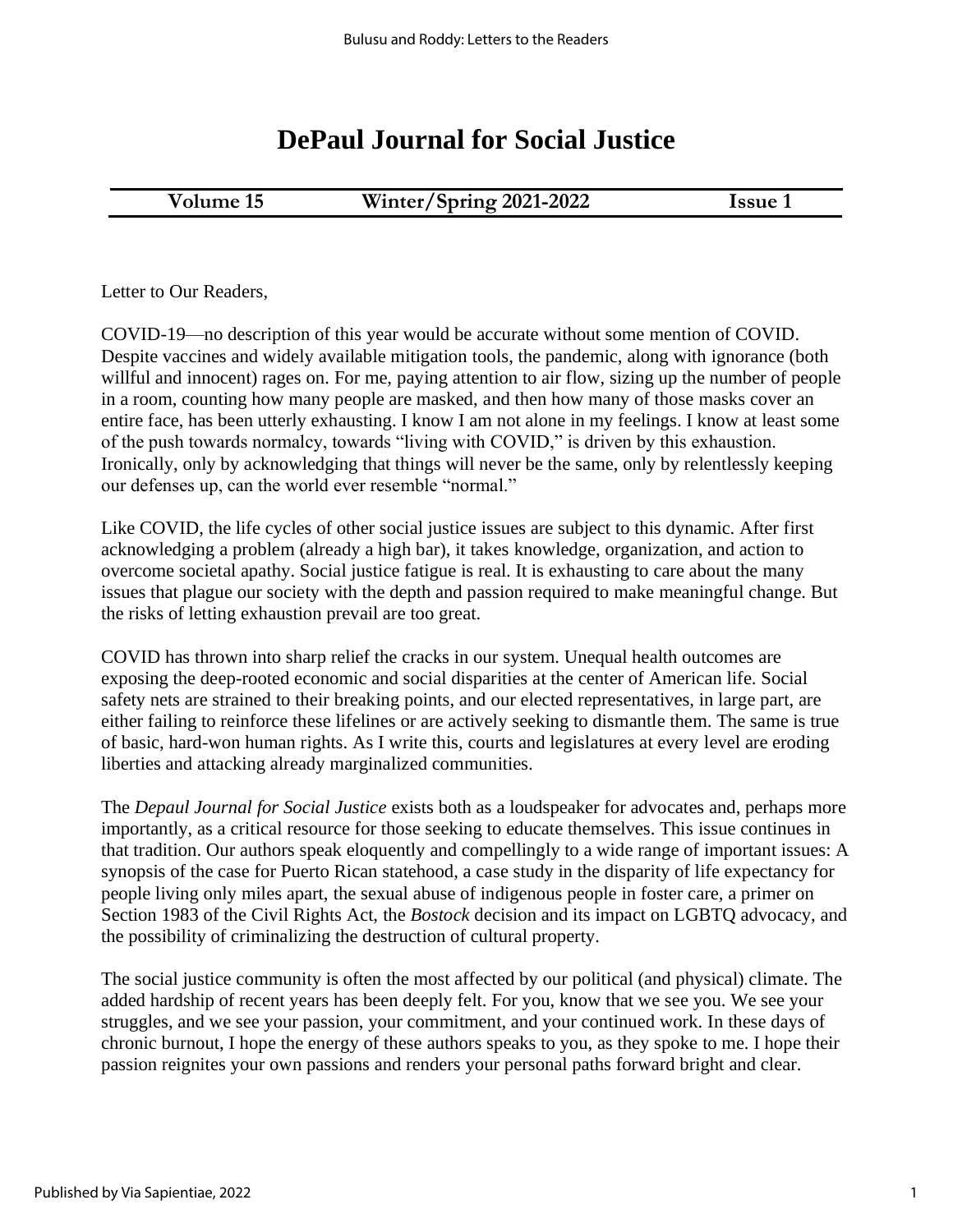Thank you to the staff and executive board of the Journal, who cared for their own families and health, worked hard work in their internships, externships and classes, and found the focus to read, select and carefully edit the articles in this volume. The Journal wouldn't be possible without their hard work. Thank you also to my partner, Ryan Hunt, who has literally held my hand through three years of law school and continues to do so now, as I publish this edition.

Finally, thank you, our readers. Thank you for devoting your time to these challenging and important articles. And for choosing advocacy over exhaustion.

Silpa Bulusu

Editor-in-Chief *DePaul Journal for Social Justice*

Dear Readers,

In the summer of 2020, the streets of Chicago were filled with calls of "Who do you protect? Who do you serve?" Millions of people all around the world were looking for answers and accountability after the slaying of George Floyd, Breonna Taylor, Ahmaud Arbery, and hundreds more.<sup>1</sup> This refrain was directed at the police, who lined the streets, at best watching hesitantly, and at worst antagonizing and arresting peaceful protestors. I stood among them, trying to be a passive bystander as a Legal Observer with the National Lawyers Guild, taking down the names of the arrested and the badge numbers of the arrestors and agitators. These chants mingled with the energy and the fear as hundreds of us realized the trains had been shut down or the bridges had been raised, trapping us in downtown Chicago as tensions rose, has stayed with me.

At the protests, "Who do you protect? Who do you serve?" was not being asked to me directly, but it was being asked to people in positions of power. As a white person who will soon hold two advanced degrees, I am in an incredibly privileged position. And, in my position as the *Journal for Social Justice* Executive Submissions Editor, I hold a position of power and leadership, as the first gate keeper of what gets published in our journal. This year, I tried to develop my own rubric to assess submissions against, beyond the technical requirements of the journal. I asked: "Who or what does this article, or author, serve? Who or what does this article seek to protect?" Social Justice covers an incredible number of topics, only a few of which we were able to include in this volume. But, my hope is that the articles in this volume serve populations we don't often get to hear from in

<sup>&</sup>lt;sup>1</sup> For a more complete and updated register of names and stories of Black Lives who have lost their lives due to systemic racism, visit [www.saytheirnamesmemorials.com.](https://www.saytheirnamesmemorials.com/names)